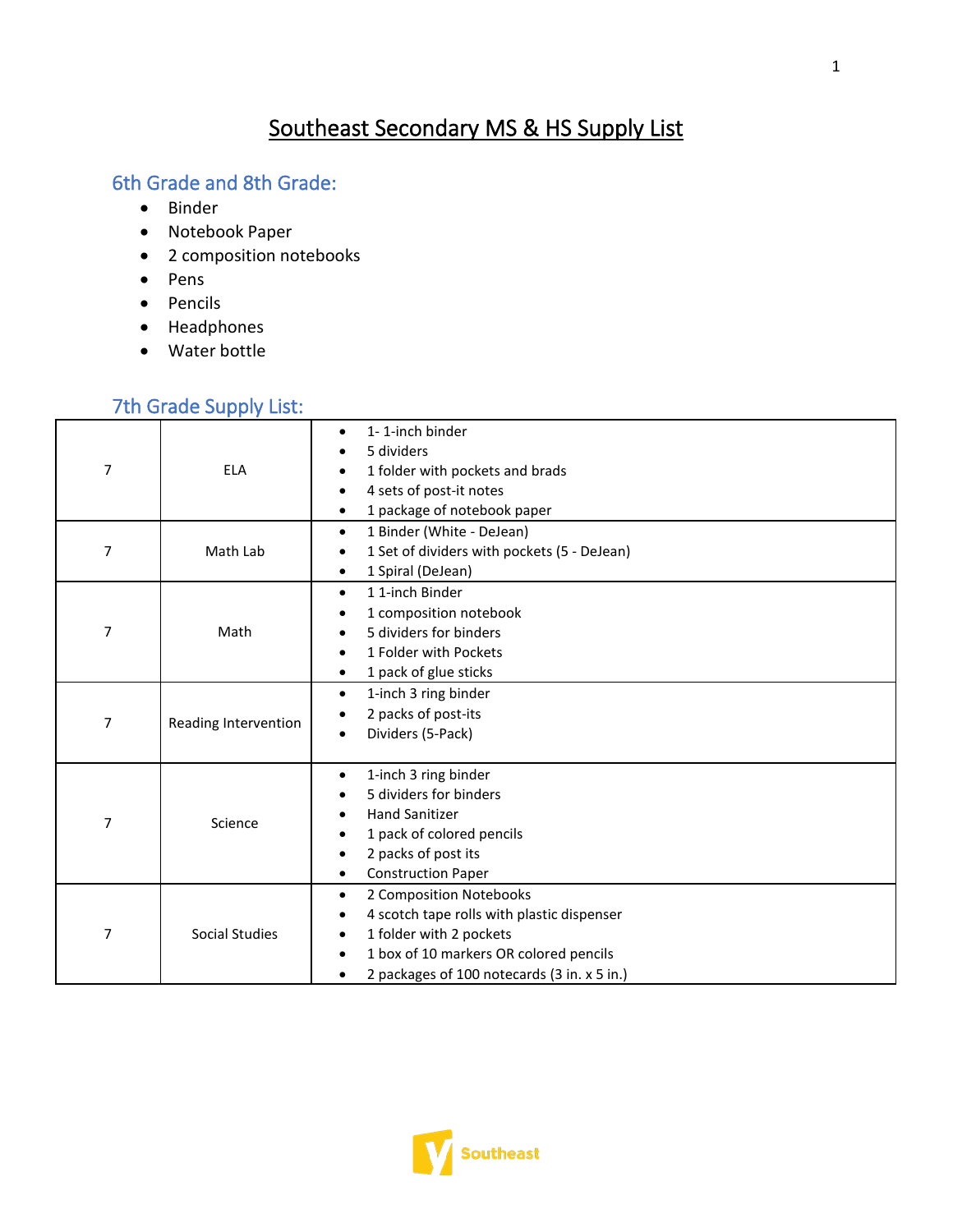#### 9th Grade Supply List:

- Box of Tissues (2)
- Hand sanitizer (1)
- Disinfecting Wipes (1)
- Post-it Notes
- Dry Erase markers
- Writing Utensils (Pens and Pencils)
- Highlighters (3 colors)
- Single subject spiral notebook (1 2)
- TI Nspire Calculator
- Headphones (compatible with laptop 3.5 aux jack)
- *Optional: folder or binder*

## 10th Grade Supply List:

- 1 boxes of tissues
- 2 bottles of hand sanitizer
- Black pens
- Blue pens
- Red pens
- Pencils
- Highlighters
- 1 pack of construction paper
- 4 college ruled spiral notebooks
- 1 composition notebook
- Post it notes
- Index cards
- 1 ruler
- Scientific calculator
- 5 plastic folders with pockets and brads
- 3-4 whiteboard markers
- 2 packs of college ruled loose leaf paper
- 1 1-inch binder
- Headphones with mic (for students taking Spanish 3 and AP Spanish

## 11<sup>th</sup> Grade Supply List:

- Spiral Sketchbook, Wooden Pencil, Paint Brushes, Sharpie
- 3 packs of post it's, 1 subject notebook, 1 inch binder
- AQR: 2 150+ Page Spiral Notebooks, pencils, TI-Nspire Calculator; JSEM: Spiral notebook, pen/pencil
- 2 spirals, pens/pencils at least 3 different colors pens, pencils, and one notebook (any color)